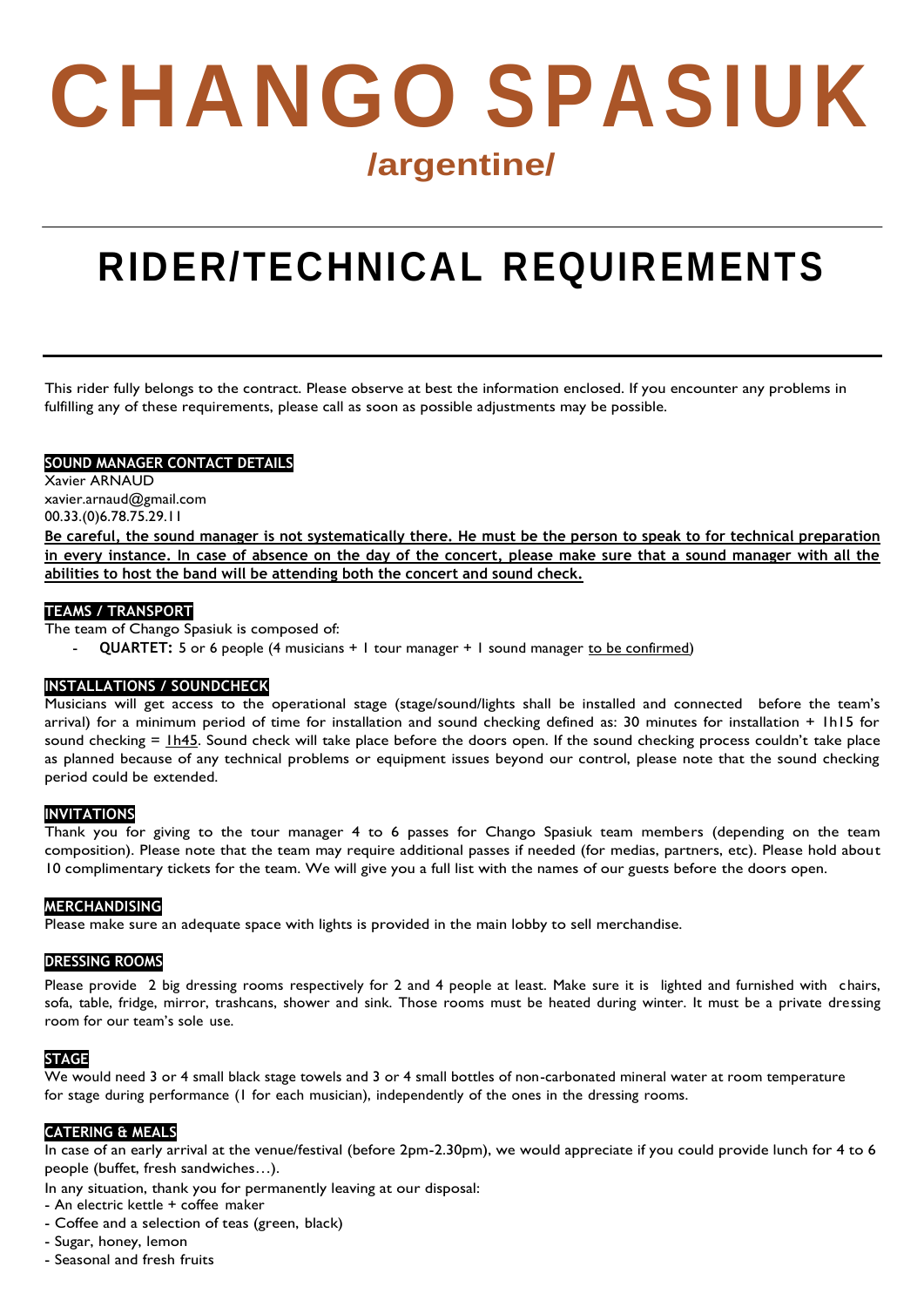- Snacking (biscuits, dried fruits, granola bars, chocolate, cheese and bread)
- Non-sparkling and sparkling refrigerated water bottles
- Good quality fruit juices
- Refrigerated Coca-Cola
- Refrigerated beer and red wine
- Refrigerated alcohol-free beer (very important!)

Please make sure hot and quality food sufficient for 4 to 6 is available after the performance (starter, main dish, desert, coffee and wine). We appreciate homemade cooking with regional specialties. The artists appreciate to eat after the concert.

#### **PLEASE NOTE, SPECIFIC DIET: Chango Spasiuk doesn't eat pork meat and doesn't drink alcohol.**

# **ACCOMMODATION**

Please provide us accommodation at no expense and with breakfasts in a \*\*\* hotel (I single room per person, so 4 to 6 single rooms depending on the team composition). **Hotel should provide a safe parking spot for our vehicle and free functioning** wifi. It would be much appreciated if the hotel would be located near the venue/festival for obvious practical reasons. In the event of leaving right after the concert, thank you for providing us day rooms or an appropriate space in the venue in order for us to have a proper rest after the sound check. The manager will let you know in advance if that situation would happen.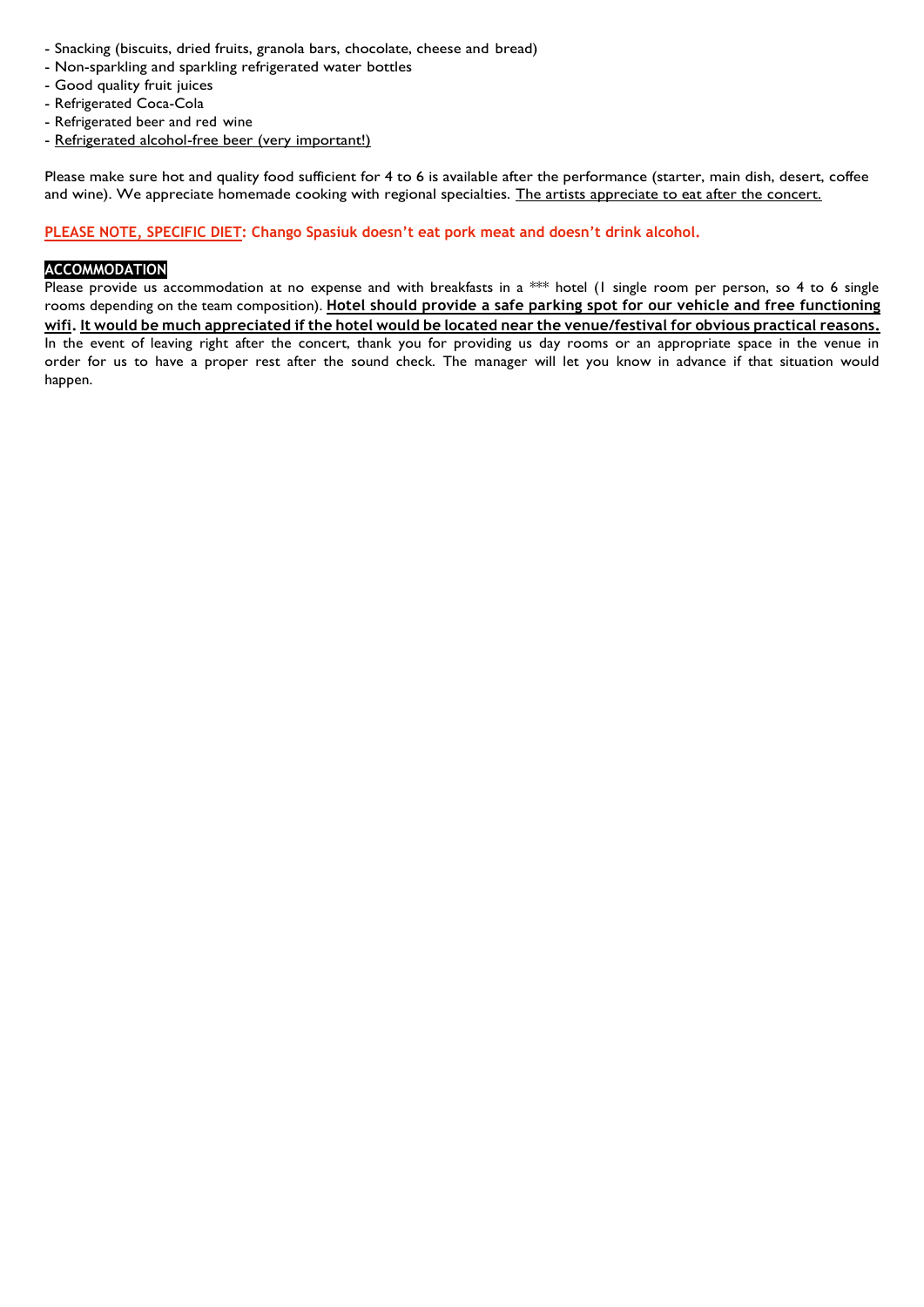# **TECHNICAL**

**Line-up**

- CHANGO SPASIUK: Accordion

- MARCOS VILLALBA: Guitar + percussions
- PABLO FARHAT: Violin
- DIEGO AROLFO: Guitar + voice

#### **Sound system & FOH**

We may travel without a sound engineer. In that case, we fully trust the sound engineer who will host us in the mixing console and sound system choices. For the sound, the system must be able to offer power and homogeneous frequency response in any point of the concert hall. Please provide 2 reverberation units of good quality for the voices and instruments (Yamaha spx900, Lexicon PCM70). If we happen to travel with a sound engineer, his contact will be given to you as soon as possible in order to plan an early discussion between the sound engineers for the concert preparation.

#### **Wedges**

We need <sup>4</sup> wedges on <sup>4</sup> different circuits with suitable equalization. We appreciate L-Acoustics' MTD112/115 and 112P, d&b's Max15, or Adamson's M15.

#### **Miscellaneous**

Artists are travelling with their own instruments.

Thank you for providing: 1 black guitar stand, 2 jack/jack for guitars DI, 2 black music stands, a small coffee table or a flycase to support the percussions (oudou + caisses africaines).

Please provide 4 comfortable black chairs, without armrests (1 for each musician) – PLEASE NO PLASTIC CHAIRS!

#### **Patch et plan of stage**

| n°           | <b>Instrument</b>                     | <b>Micro</b>        | <b>Stand of micro</b>        | observations                                                    |
|--------------|---------------------------------------|---------------------|------------------------------|-----------------------------------------------------------------|
| 01           | <b>GTR ACOUSTIC MIC</b>               | KM184/C414/(SM81)   | LITTLE/LITTLE/LITTLE         |                                                                 |
| 02           | <b>GTR ACOUSTIC DI</b>                | DI   48/AR I 33     |                              | $\blacksquare$                                                  |
| 03           | GTR 2ND VOCAL MIC                     | KMS105/SM58         | <b>NORMAL</b>                | $\overline{\phantom{0}}$                                        |
| 04           | <b>ACORDEON MIC R</b>                 | KM184/(C414)        | LITTLE/LITTLE                | No panoramic or compressor in the mix<br>$-$ piano 60% son acc. |
| 05           | <b>ACORDEON MIC L</b>                 | KM184/(C414)        | LITTLE/LITTLE                | No panoramic or compressor in the mix<br>- buttons 40% son ac   |
| 06           | ACORDEON VOCAL MIC                    | SM58                | <b>NORMAL</b>                | Talking micro only                                              |
| 07           | <b>GTR ACOUSTIC MIC - if quartet</b>  | KM184/C414/(SM81)   | LITTLE/LITTLE/LITTLE         |                                                                 |
| 08           | GTR ACOUSTIC DI - if quartet          | DI   48/AR   33     |                              |                                                                 |
| 09           | GTR IST VOCAL MIC - if quartet        | KMS105/SM58         | <b>NORMAL</b>                |                                                                 |
| 10           | <b>VIOLIN MIC</b>                     | 4099/(KM184)/(C414) | CLIP/ NORMAL / NORMAL        | ٠                                                               |
| $\mathsf{L}$ | CAJON MIC HAUT                        | <b>SM57</b>         | <b>LITTLE</b>                |                                                                 |
| 12           | CAJON MIC BAS                         | D112/(BETA52)       | LITTLE/LITTLE                | Bass drum sound                                                 |
| 13           | <b>OUDOU MIC</b>                      | 4099/(KM184)/(C535) | <b>CLIP/ NORMAL / NORMAL</b> | -                                                               |
| 4            | <b>CAISSE AFRICAINE (PERCU) AIGUE</b> | KM184/C414/(SM81)   | NORMAL/NORMAL/NORMAL         |                                                                 |
|              | <b>MIC</b>                            |                     |                              |                                                                 |
| 15           | <b>CAISSE AFRICAINE (GRAVE) AIGUE</b> | KM184/C414/(SM81)   | NORMAL/NORMAL/NORMAL         | $\blacksquare$                                                  |
|              | <b>MIC</b>                            |                     |                              |                                                                 |